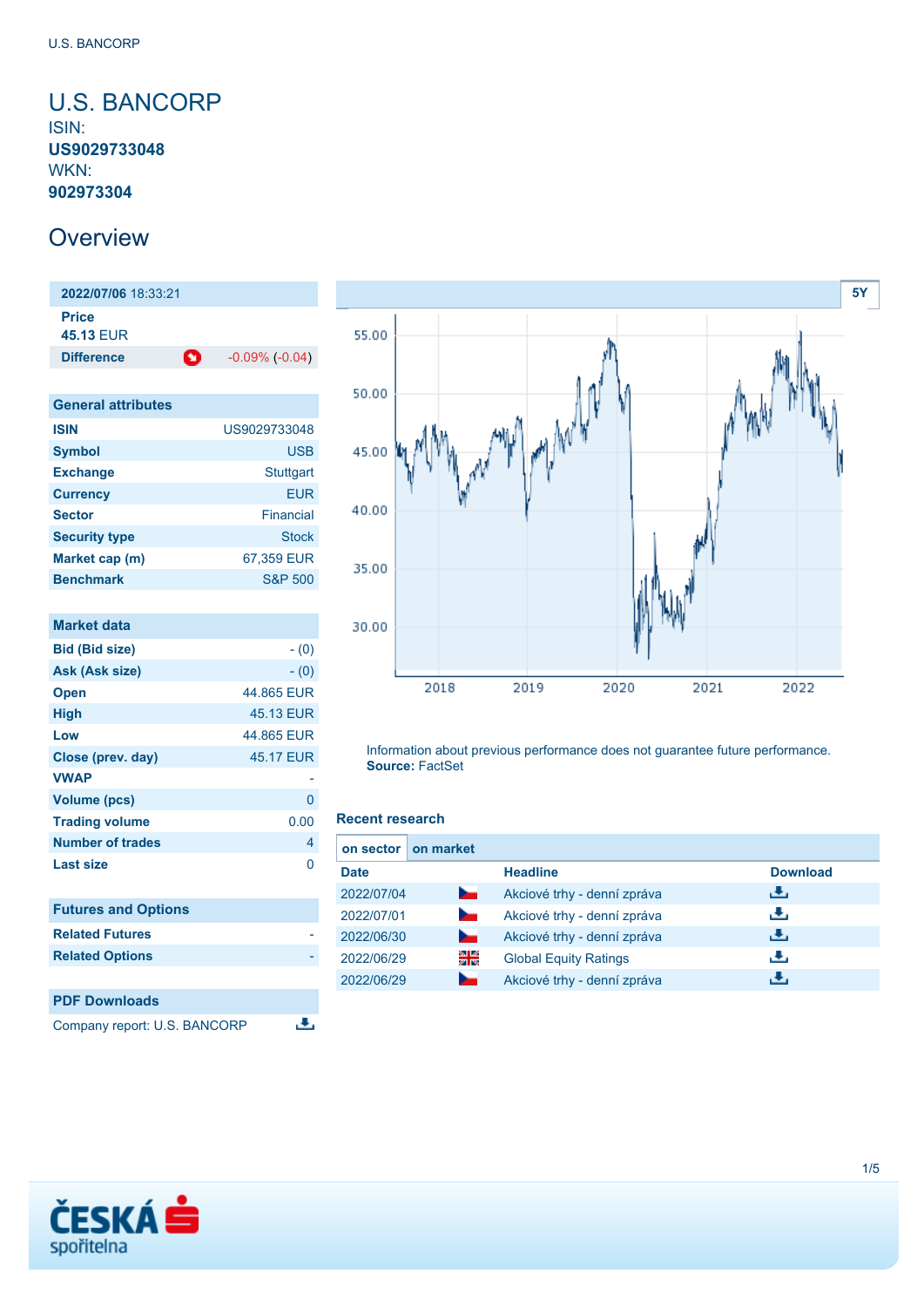# Details

**2022/07/06** 18:33:21 **Price 45.13** EUR

**Difference 1** -0.09% (-0.04)

| <b>General attributes</b> |                    |
|---------------------------|--------------------|
| <b>ISIN</b>               | US9029733048       |
| <b>Symbol</b>             | <b>USB</b>         |
| <b>Exchange</b>           | <b>Stuttgart</b>   |
| <b>Currency</b>           | <b>EUR</b>         |
| <b>Sector</b>             | Financial          |
| <b>Security type</b>      | <b>Stock</b>       |
| Market cap (m)            | 67,359 EUR         |
| <b>Benchmark</b>          | <b>S&amp;P 500</b> |

| Market data             |            |
|-------------------------|------------|
| <b>Bid (Bid size)</b>   | $- (0)$    |
| Ask (Ask size)          | $- (0)$    |
| <b>Open</b>             | 44.865 EUR |
| <b>High</b>             | 45.13 EUR  |
| Low                     | 44.865 EUR |
| Close (prev. day)       | 45.17 EUR  |
| <b>VWAP</b>             |            |
| <b>Volume (pcs)</b>     | 0          |
| <b>Trading volume</b>   | 0.00       |
| <b>Number of trades</b> | 4          |
| Last size               | n          |

| <b>Performance and Risk</b> |                |          |          |  |
|-----------------------------|----------------|----------|----------|--|
|                             | 6 <sub>m</sub> | 1Y       | 3Y       |  |
| <b>Perf</b> (%)             | $-13.00\%$     | $-6.67%$ | $-5.17%$ |  |
| Perf (abs.)                 | $-6.75$        | $-3.23$  | $-2.47$  |  |
| <b>Beta</b>                 | 0.74           | 0.82     | 1.15     |  |
| <b>Volatility</b>           | 27.70          | 26.14    | 35.23    |  |



Information about previous performance does not guarantee future performance. **Source:** FactSet

| <b>Price data</b>                           |                        |
|---------------------------------------------|------------------------|
| Ø price 5 days   Ø volume 5 days (pcs.)     | 44.12 EUR (73)         |
| Ø price 30 days   Ø volume 30 days (pcs.)   | 45.96 EUR (23)         |
| Ø price 100 days   Ø volume 100 days (pcs.) | 47.88 EUR (21)         |
| Ø price 250 days   Ø volume 250 days (pcs.) | 49.42 EUR (33)         |
| <b>YTD High   date</b>                      | 55.40 EUR (2022/01/17) |
| <b>YTD Low   date</b>                       | 42.89 EUR (2022/06/16) |
| 52 Weeks High   date                        | 55.40 EUR (2022/01/17) |
| 52 Weeks Low   date                         | 42.89 EUR (2022/06/16) |

### **All listings for U.S. BANCORP**

| Exchange $\Box$                 | <b>Date</b>    | <b>Time Price</b> |                       | <b>Trading volume</b><br>(mio.) | <b>Number of</b><br>trades |
|---------------------------------|----------------|-------------------|-----------------------|---------------------------------|----------------------------|
| Xetra                           | 2022/07/<br>06 |                   | 17:35 45.25 EUR       | 0.00                            | 2                          |
| <b>Vienna Stock</b><br>Exchange | 2022/07/<br>06 |                   | 17:32 45.195 EUR 0.00 |                                 | 2                          |
| Tradegate                       | 2022/07/<br>06 |                   | 22:26 45.645 EUR 0.00 |                                 | 1                          |
| <b>Stuttgart</b>                | 2022/07/<br>06 |                   | 18:33 45.13 EUR       | 0.00                            | 4                          |
| <b>NYSE</b>                     | 2022/07/       | 22:00             | 46.50 USD             | 264.22                          | 53,033                     |

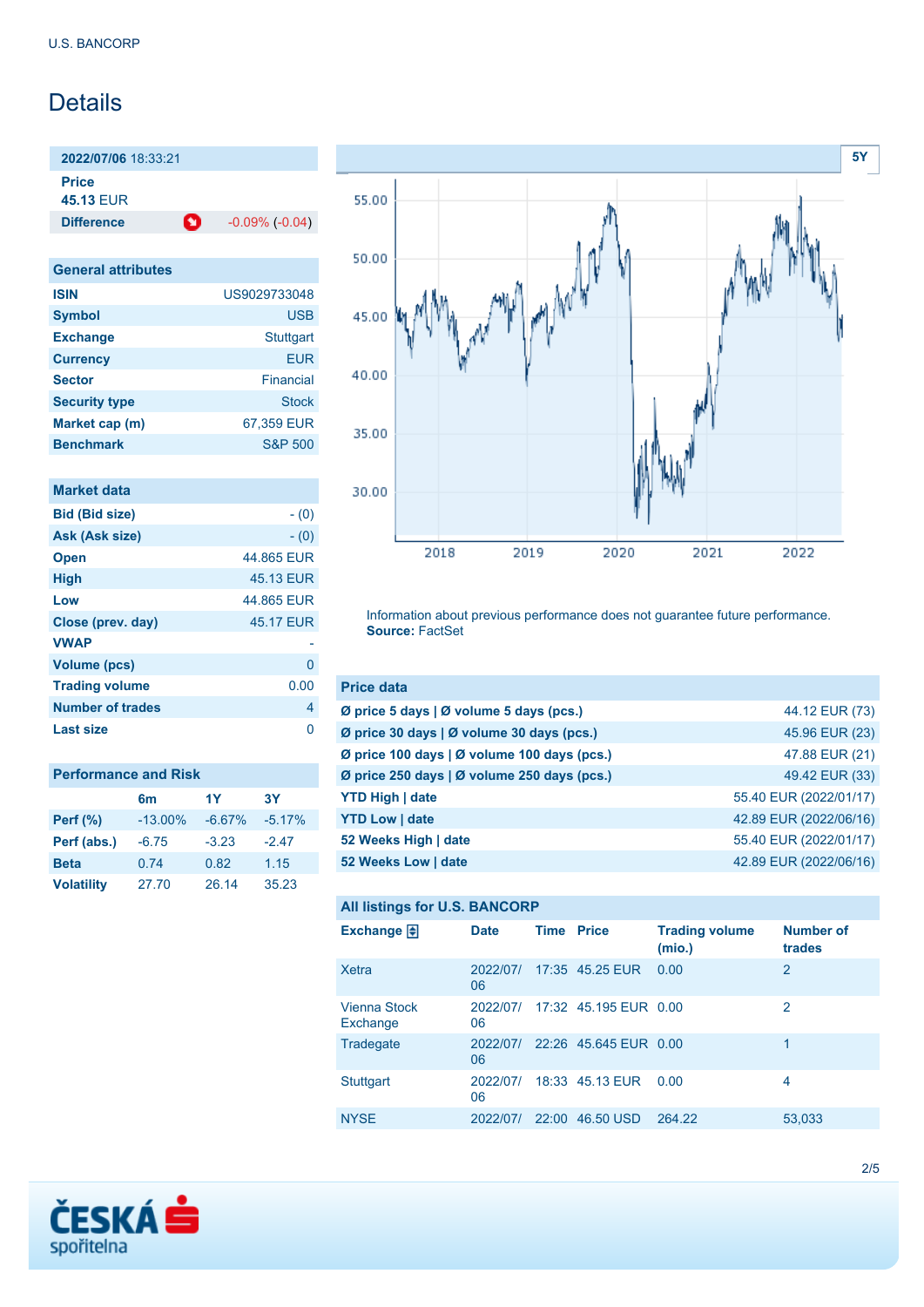|                                 | 06             |                       |      |                |
|---------------------------------|----------------|-----------------------|------|----------------|
| <b>Munich</b>                   | 2022/07/<br>06 | 08:01 44.905 EUR 0.00 |      | 1              |
| <b>London Stock</b><br>Exchange | 2022/06/<br>27 | 16:08 47.03 USD       | 0.01 | $\overline{2}$ |
| Hanover                         | 2022/07/<br>06 | 08:01 45.025 EUR 0.00 |      | 1              |
| Hamburg                         | 2022/07/<br>06 | 08:01 45.025 EUR 0.00 |      | 1              |
| Frankfurt                       | 2022/07/<br>06 | 08:37 44 945 FUR 0.00 |      | 1              |
| <b>Duesseldorf</b>              | 2022/07/<br>06 | 19:31 45.115 EUR 0.00 |      | 8              |
| <b>Berlin</b>                   | 2022/07/<br>06 | 08:08 44.88 EUR       | 0.00 | 1              |

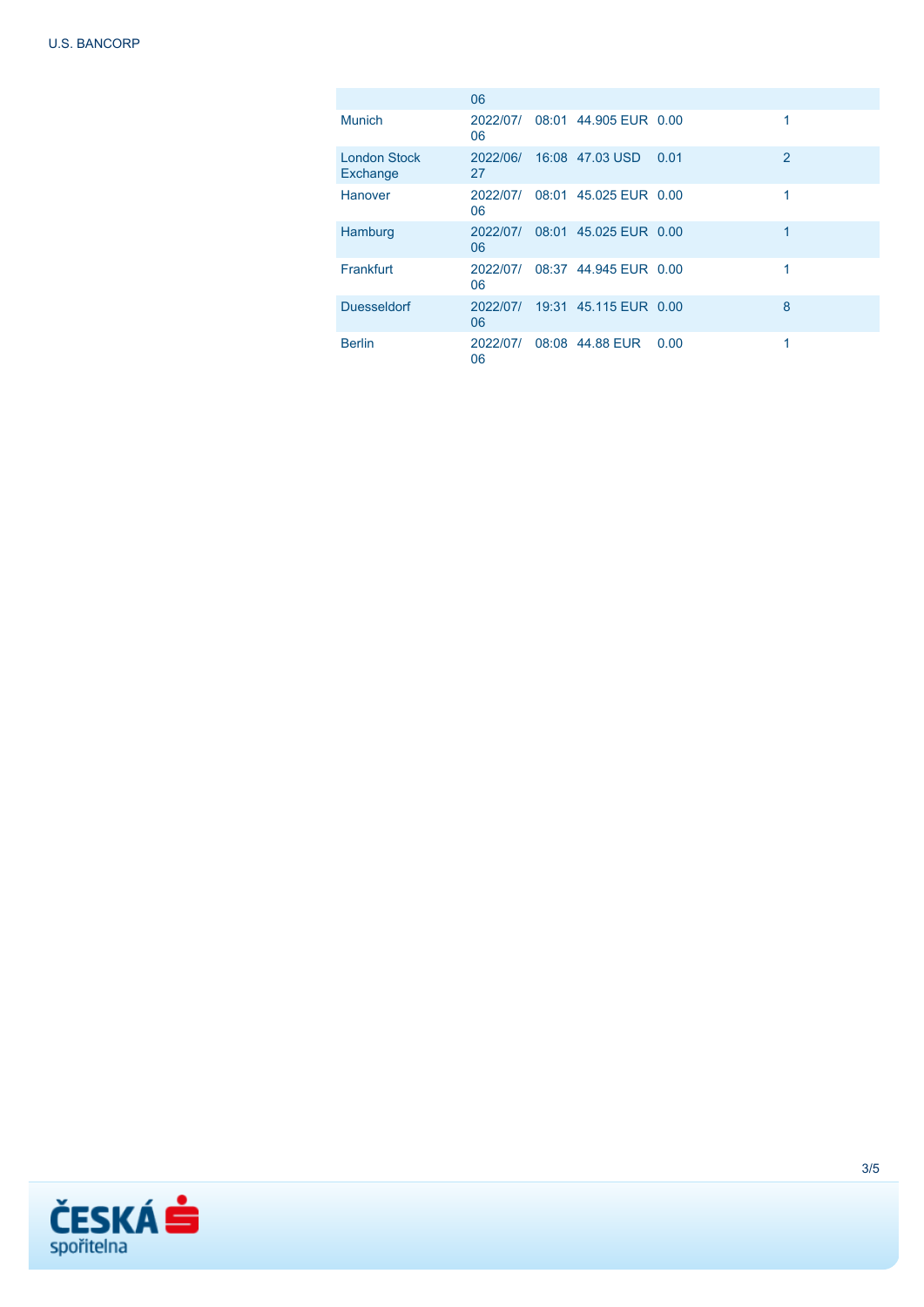# Company profile

### **Company Logo**



### **Contact Details**

U.S. BANCORP

#### - -

| 800 Nicollet Mall - 55402-7014 Minneapolis |
|--------------------------------------------|
| Telefon: 1-651-466-3000                    |
| $Fax -$                                    |
| $E$ -mail: $-$                             |

 $\overline{\mathbf{u}}$ 

#### **PDF Downloads**

Company report: U.S. BANCORP

**Company Profile**

U.S. Bancorp operates as a bank holding company, which offers financial services including lending and depository services, cash management, foreign exchange and trust and investment management. The firm also offers mortgage, refinance, auto, boat and RV loans, credit lines, credit card services, merchant, bank, checking and savings accounts, debit cards, online and mobile banking, ATM processing, mortgage banking, insurance, brokerage and leasing services. The company was founded on April 2, 1929, and is headquartered in Minneapolis, MN.

| <b>Members of Management Board</b>       |                                             |  |
|------------------------------------------|---------------------------------------------|--|
| <b>Dorothy Bridges</b>                   | Member of Board of<br><b>Directors</b>      |  |
| <b>Elizabeth Buse</b>                    | Member of Board of<br><b>Directors</b>      |  |
| <b>John Wiehoff</b>                      | Member of Board of<br><b>Directors</b>      |  |
| <b>Kimberly Ellison</b><br><b>Taylor</b> | Member of Board of<br><b>Directors</b>      |  |
| <b>Kimberly Harris</b>                   | Member of Board of<br><b>Directors</b>      |  |
| <b>Olivia Kirtley</b>                    | Member of Board of<br><b>Directors</b>      |  |
| <b>Richard</b><br><b>McKenney</b>        | Member of Board of<br><b>Directors</b>      |  |
| Roland<br><b>Hernandez</b>               | Member of Board of<br><b>Directors</b>      |  |
| <b>Scott Wine</b>                        | Member of Board of<br><b>Directors</b>      |  |
| <b>Warner Baxter</b>                     | Member of Board of<br><b>Directors</b>      |  |
| <b>Yusuf Mehdi</b>                       | Member of Board of<br><b>Directors</b>      |  |
| <b>Andrew Cecere</b>                     | <b>Chairman of Managing</b><br><b>Board</b> |  |
| Dominic V.<br>Venturo                    | <b>Member of Executive</b><br>Committee     |  |
| Elcio R.T.<br><b>Barcelos</b>            | <b>Member of Executive</b><br>Committee     |  |
| Gregory G.<br>Cunningham                 | <b>Member of Executive</b><br>Committee     |  |
| <b>Gunjan Kedia</b>                      | <b>Member of Executive</b><br>Committee     |  |
| James B.<br>Kelligrew                    | <b>Member of Executive</b><br>Committee     |  |
| James L. Chosy                           | <b>Member of Executive</b><br>Committee     |  |
| Jeffry H. von<br><b>Gillern</b>          | <b>Member of Executive</b><br>Committee     |  |
| Jodi L. Richard                          | <b>Member of Executive</b><br>Committee     |  |
| Katherine B.<br>Quinn                    | <b>Member of Executive</b><br>Committee     |  |